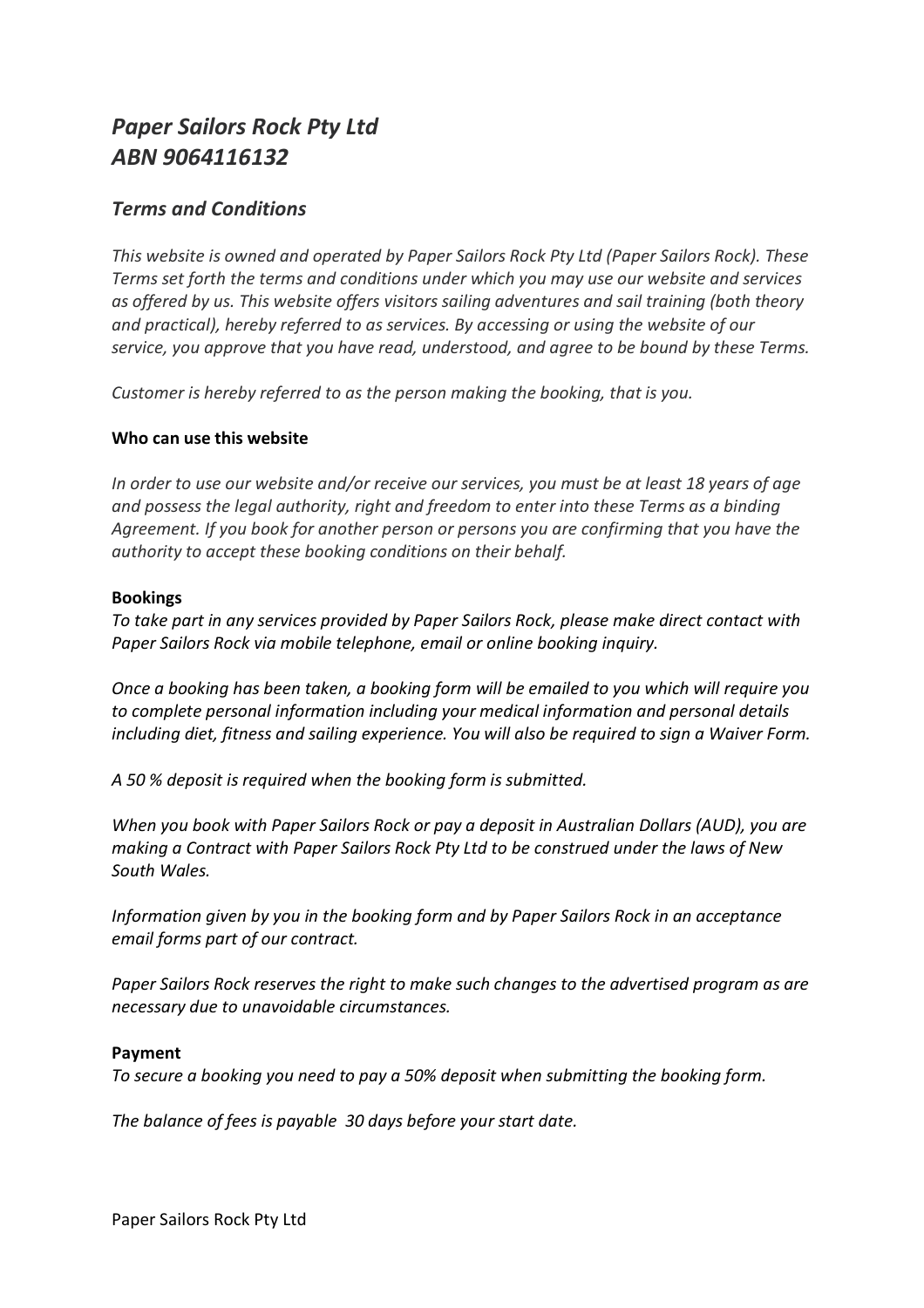#### **Inclusions**

*Your payment includes all meals aboard, wine and beer (up to 2 standard drinks per night) from the date of departure, accommodation aboard. All bedding and linen is provided. Personal Flotation Devices and tethers are provided.*

*The price excludes air fares, meals and alcohol ashore and accommodation ashore.*

*A What to Bring List will be emailed to you.*

#### **Insurance**

*You are recommended to have travel insurance to cover changes/cancellations of flights, medical cover or any other unavoidable causes.*

*You are required to hold medical insurance for the period of the sailing services unless you are entitled to unlimited medical treatment by virtue of your residency status.*

#### **Acceptance of Risk**

*When you book in for any of the services offered by Paper Sailors Rock , you agree that you understand Paper Sailors Rock operate in unpredictable outdoor environments. As a participant, you agree to accept the inherent risks and dangers associated with any activity in which you participate with Paper Sailors Rock and the accompanying risk of injury, death or property loss or damage.*

*Paper Sailors Rock excludes liability for death or physical or mental injury to the customer howsoever caused arising from or in connection with the delivery of services under this agreement.*

*The customer acknowledges and accepts that sailing carries inherent risks such as those arising from physical exertion, slips and falls, adverse weather conditions, equipment failure, remoteness from medical services.*

*You agree to defend, indemnify Paper Sailors Rock, its Directors, Master of the sailing vessel and her crew, harmless from and against any claims, liabilities, damages, losses, and expenses, including, without limitation, reasonable legal and accounting fees, arising out of or in any way connected with your access to or use of the services or your breach of the Contract.*

*You must at all times, notify the Master of the vessel if you feel unwell or are injured so Paper Sailors Rock can take appropriate action to care for you.*

#### **Authority**

*The decision of the Master of the vessel is final on all matters likely to affect the safety or well-being of passenger or crew participating in Paper Sailors Rock services.*

*If you fail to comply with a decision made by the Master of the vessel, or interfere with the well-being of all aboard, the Master will direct you to leave the vessel at the nearest safe port, with no right of refund.* 

Paper Sailors Rock Pty Ltd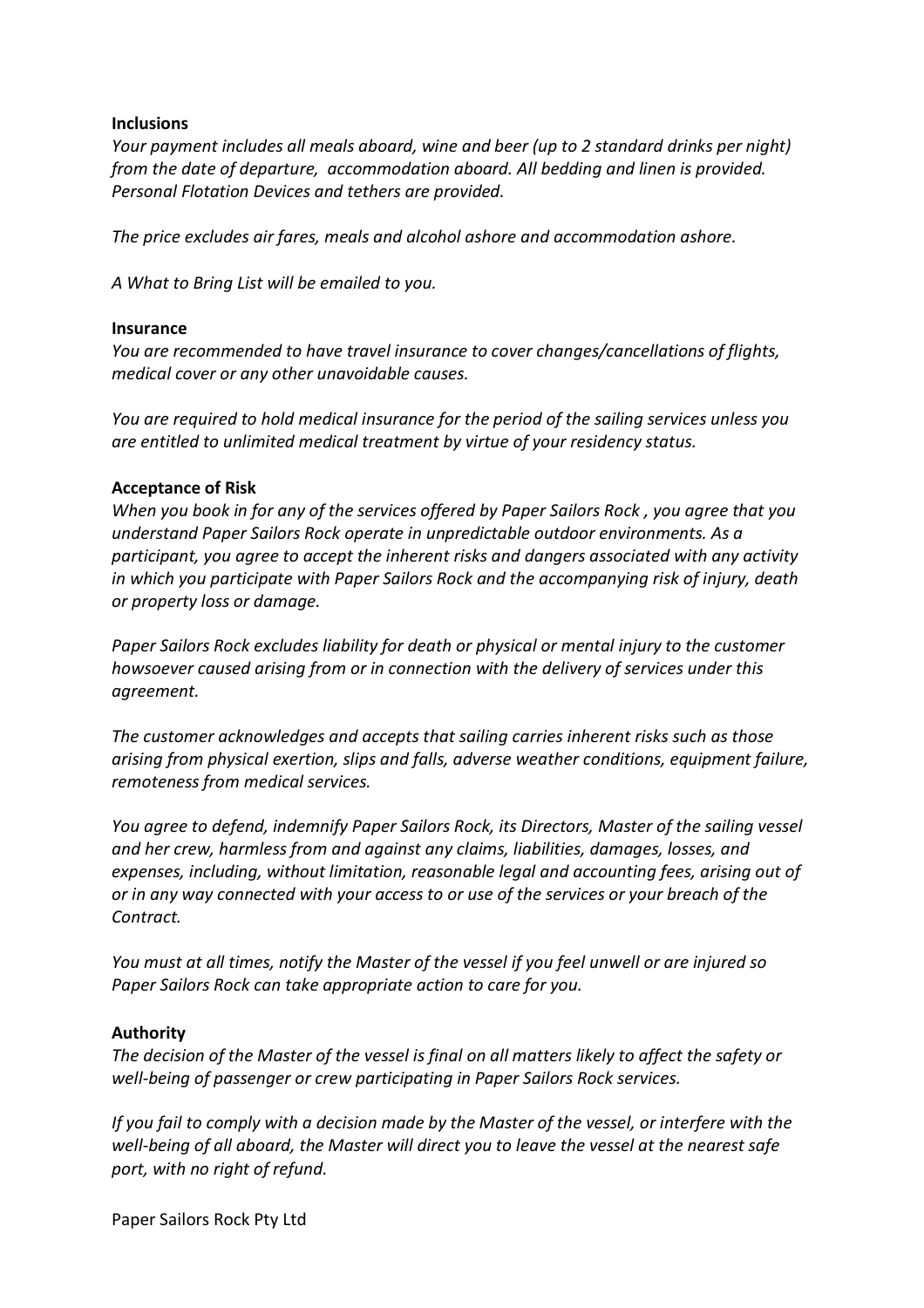#### **Smoking**

*All Paper Sailors Rock services are non smoking. There is no smoking allowed aboard the sailing vessel Fika.* 

#### **Alcohol**

*No alcohol is to be consumed whilst sailing and whilst on a coastal passage. The Master of the vessel will decide when it is safe for the consumption of alcohol by passengers. Alcohol will be served responsibly and the Master of the Vessel has the right to cease the serving of alcohol to an individual passenger to ensure the safety of all aboard the vessel.*

## **Illicit Drugs**

*No illicit drugs or medication are to be consumed by any passengers taking part in Paper Sailors Rock services.* 

#### **Flexibility**

*Whilst all efforts will be made to ensure departure and arrival dates are as accurate as possible, given the unpredictable nature of sailing due to weather events and wind direction, it is recommended to book flights which offer flexibility to change dates and times.* 

*It is recommended to book flights at least 24 hours after the expected arrival of the vessel at your destination port and to book a flight after 1500 on the day of your flight.*

#### **Cancellation by you**

*COVID- 19 If you need to cancel due to Covid-19 travel and border restrictions, a credit will be provided to use with Paper Sailors Rock.*

*When you book with Paper Sailors Rock, we will make every endeavour to accommodate your booking requests including rescheduling. We request early communication so that we are able to assist. In the first instance, rescheduling or a credit will be offered until 7 days before the event. However, it must be considered that there is much work to prepare for a voyage or event. In the event that cancellation is the only alternative the following charges apply:*

*If you cancel with 30-60 days notice, a 90% refund will be provided*

*If you cancel with 14-30 days notice, a 70% refund will be provided*

*If you cancel with 7-14 days notice, a 30% refund will be provided*

*If you cancel with 0-7 days notice, no refund will be provided*

# **Cancellation by us (including Force Majeure)**

*In the unlikely event of a cancellation by Paper Sailors Rock, the customer will be offered an alternative service and rescheduling or a full refund will be made and Paper Sailors Rock will not be liable for any consequential loss or damage.*